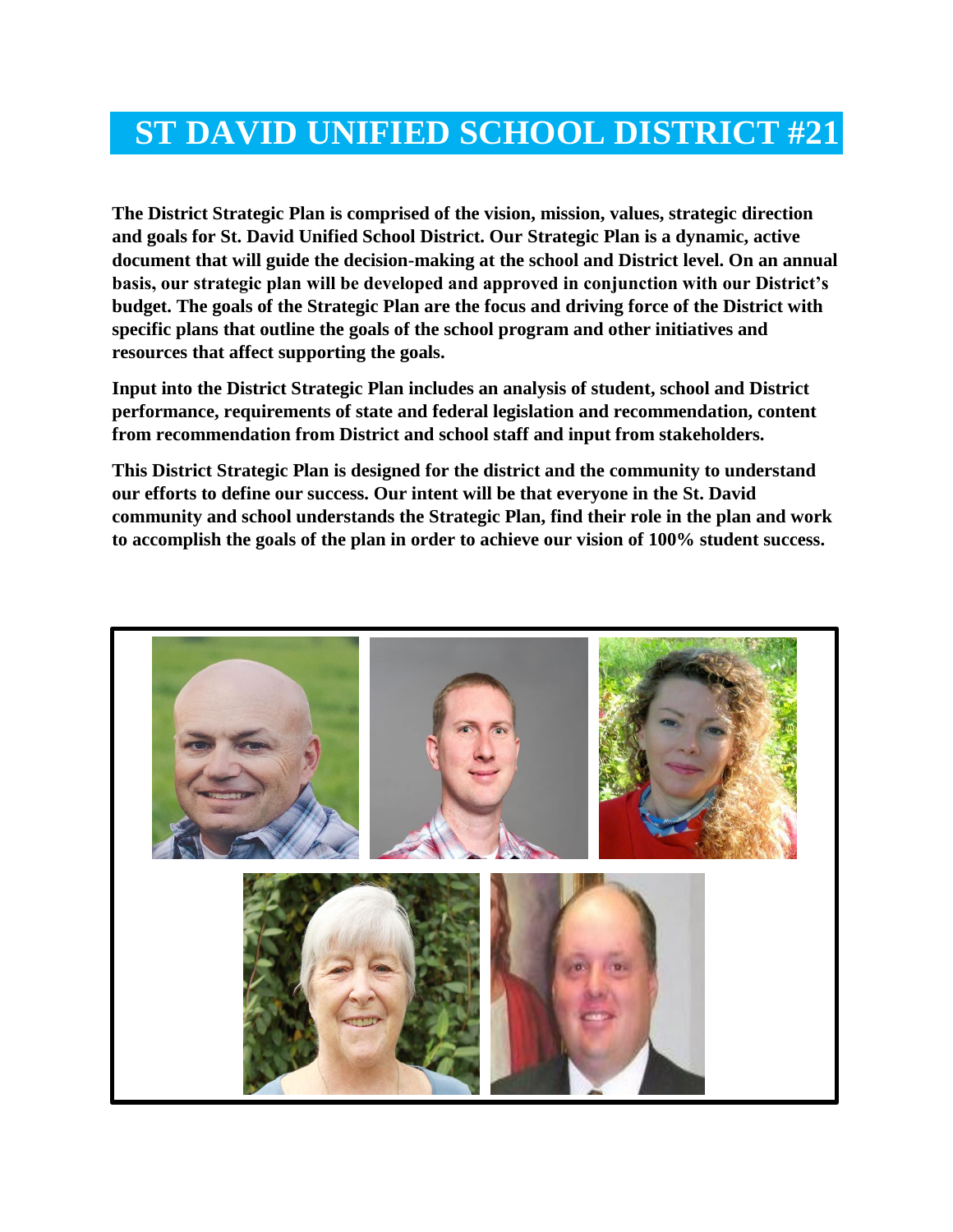# **VISION, MISSION, VALUES**

## **VISION**

100% Student Success

## **MISSION**

All students will be provided with a safe and positive learning environment that challenges and guides each to reach their highest level of growth in:

Academic achievement

Citizenship; and

Personal Development

## **CORE VALUES**

### **Academic Excellence**

- Providing quality curricular programs
- Motivating students to achieve at their highest level.

### **Personal Development**

- Encouraging personal development
- Providing students with a variety of quality elective, extracurricular, service and leadership opportunities.

## **Strong Families**

- Supporting strong families and their role and responsibility in educating students.
- Ensuring every student is a valued member of our school family.

### **Integrity of Character**

- Modeling the following character traits: respect, responsibility, citizenship, trustworthiness, caring and fairness.
- Promoting and expecting the demonstration of such traits by all students.

### **Our Educational Team**

- Valuing highly qualified staff as role models for students.
- Expecting all adults on campus to be professional by displaying enthusiasm for learning and personal, by engaging in a team approach to meeting student needs.

## **Community Involvement**

- Benefitting from partnerships with the entire community.
- Promoting activities which invite their participation and support.

### **Fiscal Responsibility**

- Allocating resources to support our mission and goals
- Meeting legal requirements and adhering to cost-effective management procedures.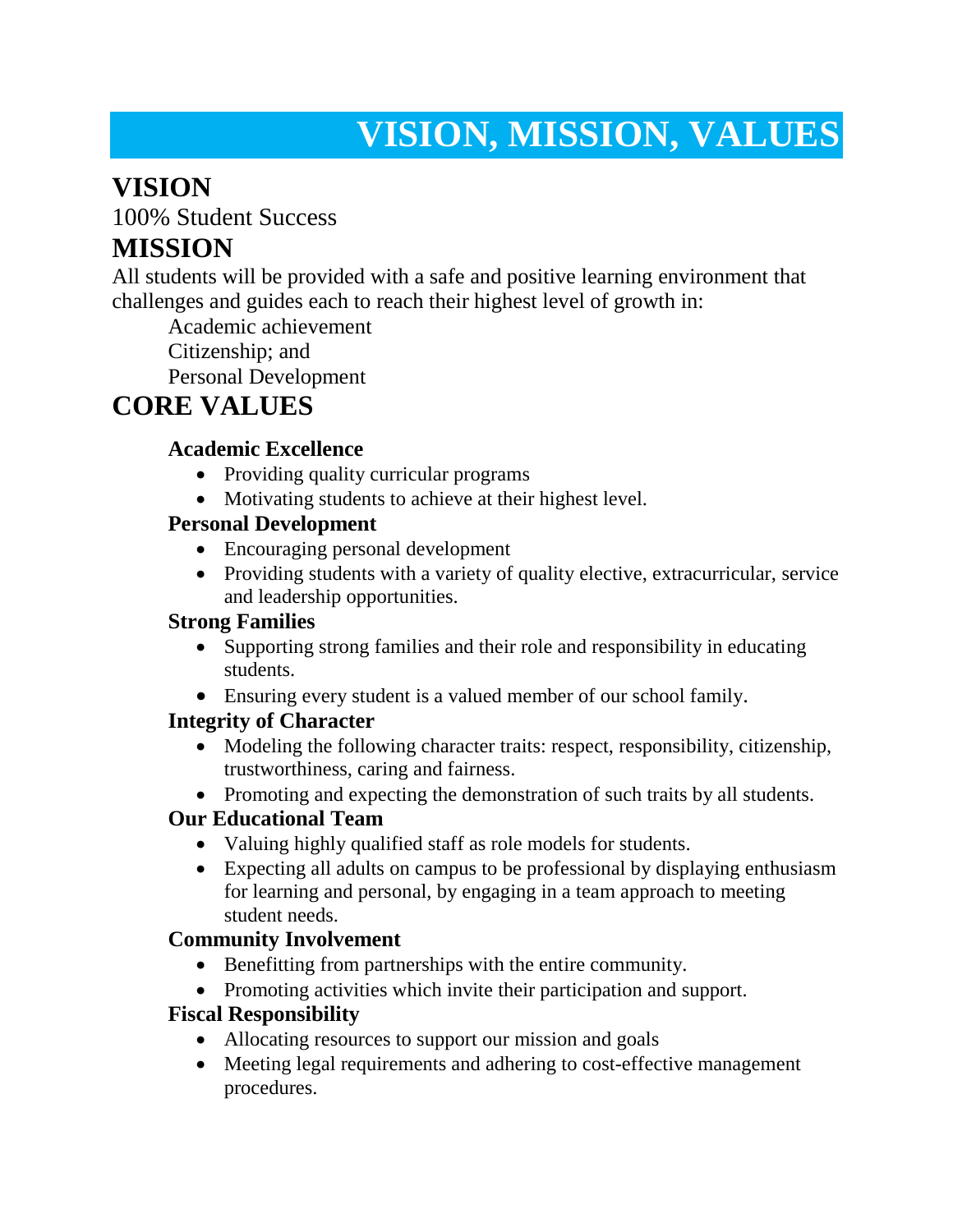# **STRATEGIC DIRECTIONS - DISTRICT**

- Strategic Direction 1 Student Achievement
- Strategic Direction 2 Equity in Excellence for All Students
- Strategic Direction 3 College and Career Readiness and Support
- Strategic Direction  $4$  Learning in a Safe Environment
- Strategic Direction 5 Effective and Efficient Use of Resources
- Strategic Direction  $6 -$  Family and Community

Engagement and Support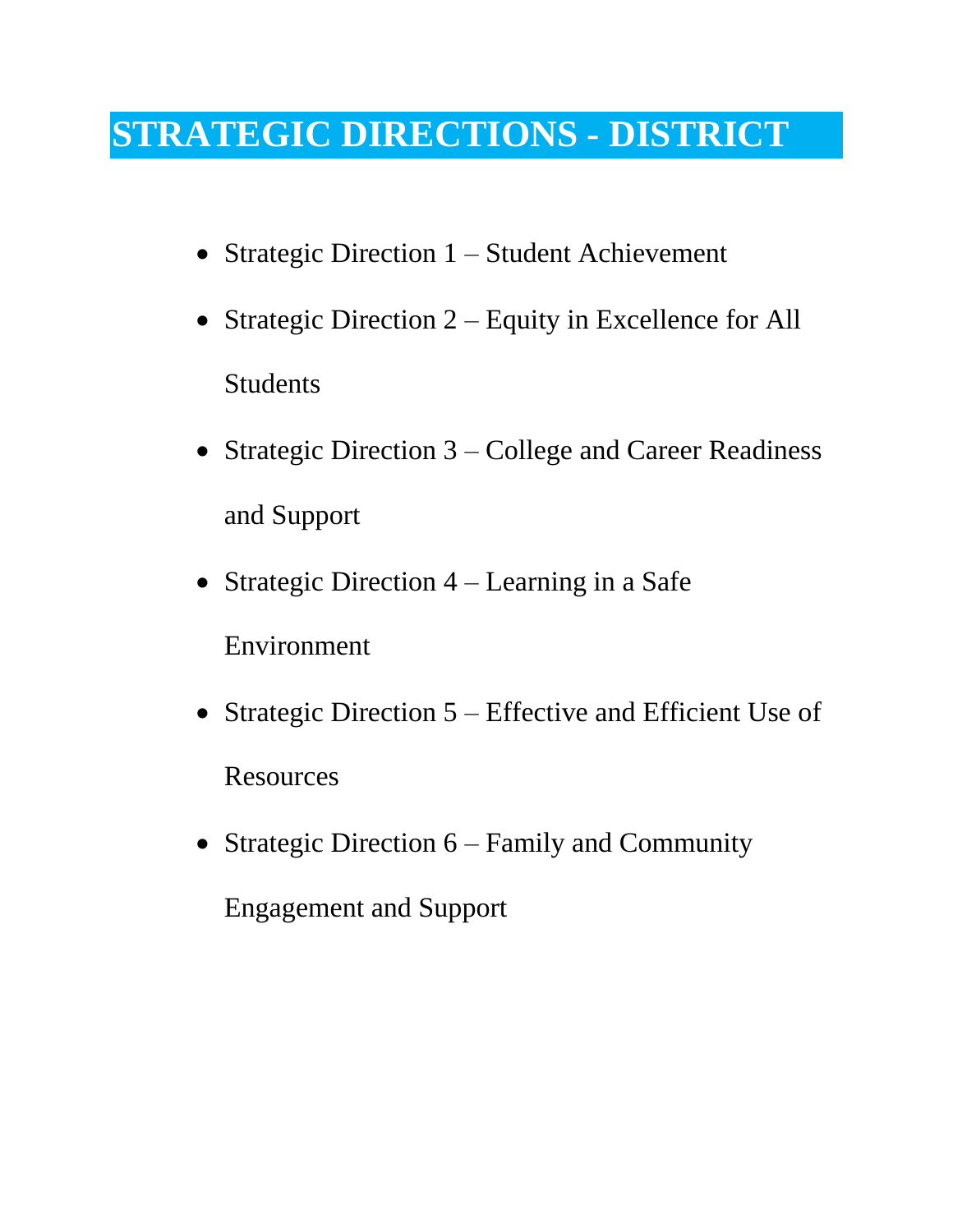# **ACADEMIC STRATEGIC GOALS - DISTRICT**

Strategic Goal 1

• Increasing student achievement resulting in improvements for each school's learning gains, grade level proficiency rates, graduation rates and school grade designations of an A or B standing.

Strategic Goal 2

 Ensuring curriculum, instruction and assessment practices are designed and presented using rigor, relevance, student engagement and continuous improvement.

Strategic Goal 3

 Sustaining a healthy, respectful, caring learning environment for students, faculty, staff and the community that will result in overall district improvement that includes student achievement and faculty and staff satisfaction.

Strategic Goal 4

 Providing equity and excellence in education by increasing overall performance and eliminating the gaps in student outcomes by reducing disparity in graduation rates, proficiency scores on assessments, participation and performance in advanced courses, disciplinary infractions and placement in Exceptional Student Services.

Strategic Goal 5

 Achieving the District's mission for College and Career-Readiness for all students by implementing the standards, creating interdisciplinary curriculum, aligning instructional practices, allocating appropriate resources and engaging parents and the community.

Strategic Goal 6

Sustaining efficient use of resources to improve student achievement.

#### Strategic Goal 7

 Maintaining quality technology and business services to optimize operations, communications and student outcomes.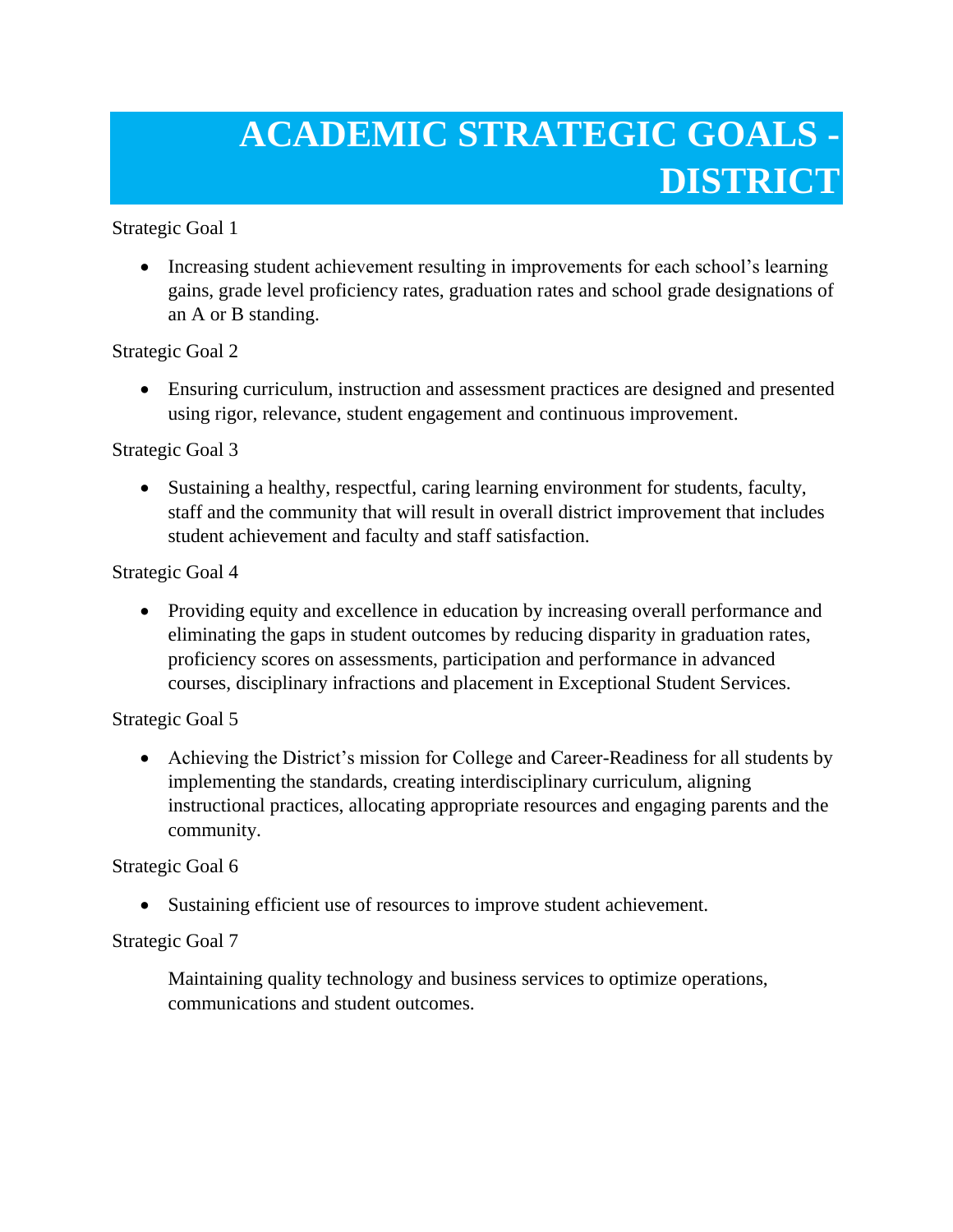# **SCHOOL ACADEMIC GOALS 2019-2022**



## **Goal #1**

**The School Team will strengthen use of effective lessons in the classroom.**

#### **Action Steps:**

- 1. Elementary School teachers will organize and implement learning walks, ghost walks and collaborative plans to support shared teaching resources.
- 2. Middle/High School teachers will organize and implement learning walks, ghost walks and collaborative plans to support shared teaching resources.



#### **The School Team will use student data to assist in student learning.**

#### **Action Steps:**

- 1. Elementary School teachers will develop and sustain a data tracking plan to assess student outcomes.
- 2. Elementary School teachers will create and implement the usage of Academic Assistance Plans to outline instructional strategies to support remediation of students.
- 3. Elementary School Teachers will develop and maintain a timeline to monitor student progress.
- 4. Middle/High School Teachers will develop, implement and maintain weekly formative and/or summative assessments.



#### **The School Team will recognize and celebrate student success.**

#### **Action Steps:**

- 1. Elementary School teachers will plan and host quarterly academic achievement assemblies.
- 2. Elementary School teachers will plan and host PBIS incentive assemblies.
- 3. Middle School Teachers will plan and host PBIS incentive activities.
- 4. Middle/High School Teachers will plan and host quarterly academic achievement assemblies.
- 5. Middle/High School Teachers will plan and host quarterly sports achievement assemblies.

**Goal #2**

**Goal**

**#3**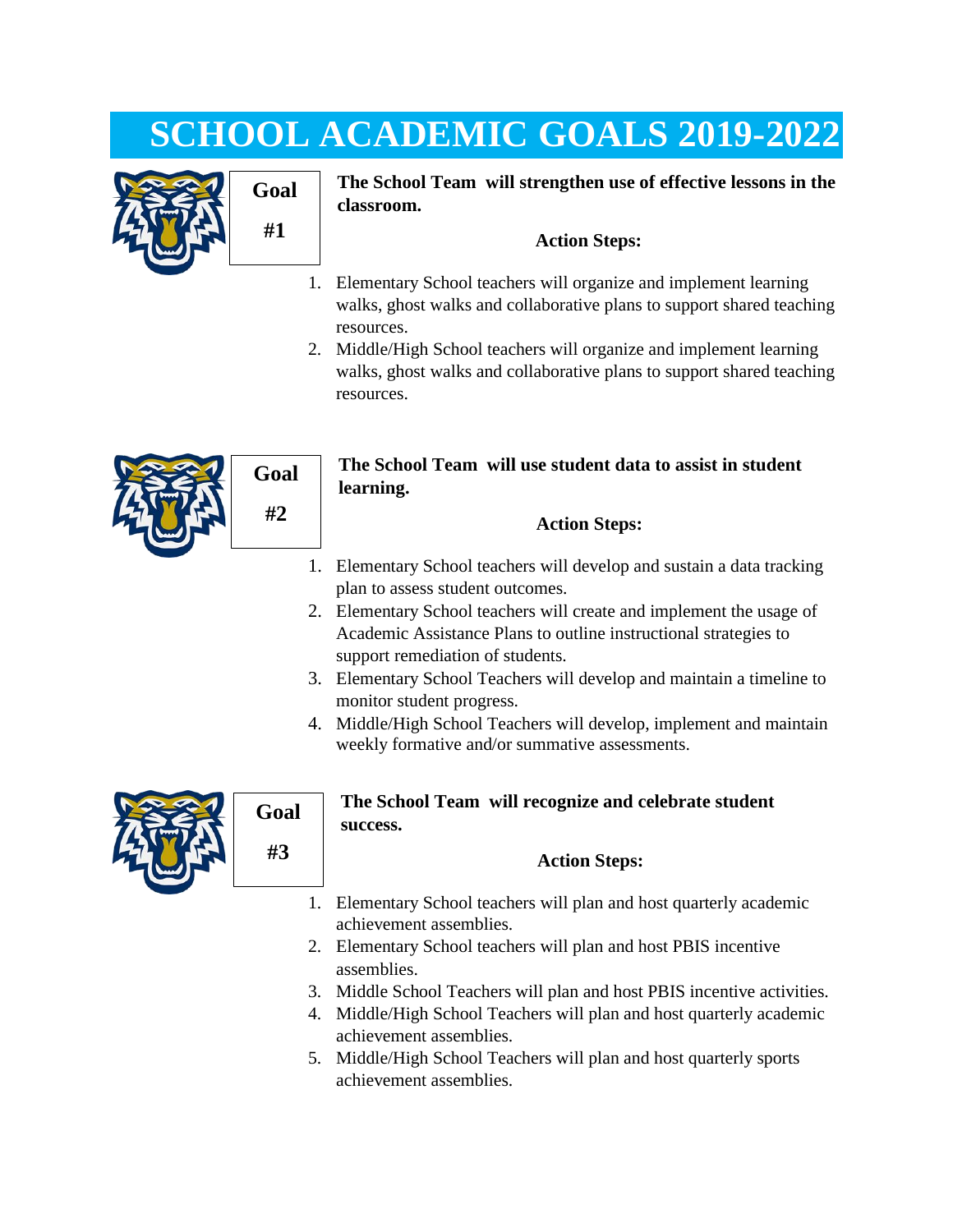# **SCHOOL COMMUNICATION GOALS 2019-2022**





**The School Leadership team will develop a parent, teacher, student triangulation team.**

#### **Action Steps:**

- 1. Elementary School teachers will organize and host bi-quarterly triangulation team meetings to support student learning.
- 2. Middle/High School teachers will organize and host bi-quarterly triangulation team meetings to support student learning.





#### **The School Team will use Social Media platforms to communicate student progress and outcomes.**

#### **Action Steps:**

- 1. All School teachers will host webpages on St. David website to communicate learning and climate goals.
- 2. All School teachers will support St. David's Facebook and Instagram accounts to communicate student successes.



**The School Team will provide timely, transparent and relevant feedback to parents and guardians.**

#### **Action Steps:**

**#3**

**Goal**

- 1. All School teachers will respond to parent and guardian communication within 48 hours.
- 2. All School teachers will randomly select (5) five students weekly to highlight in each class.
- 3. All School Teachers will create academic and/or climate criteria to identify elementary, middle and high school students of the month.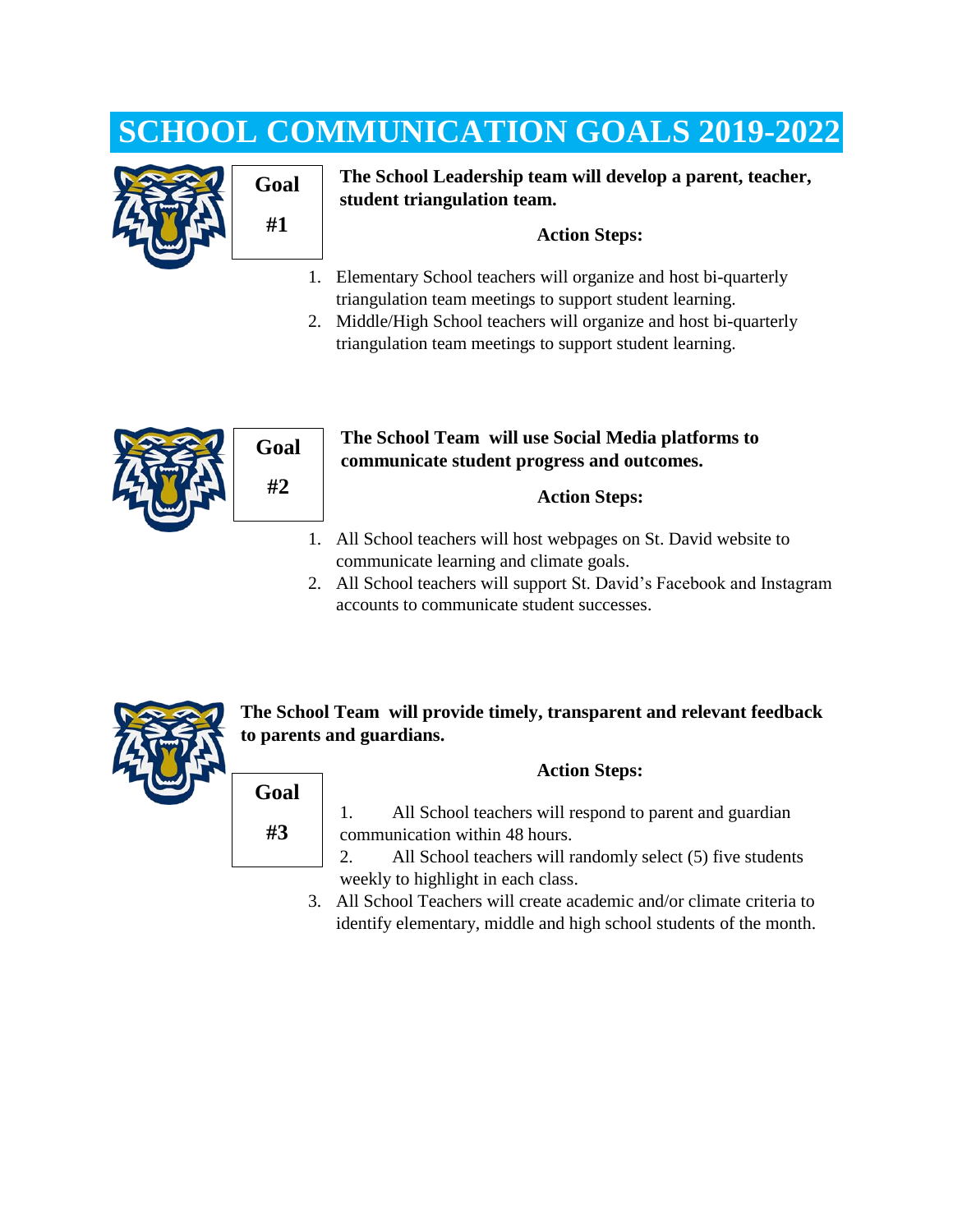# **SCHOOL SAFETY GOALS 2019-2022**





**The School Leadership team will develop a Social-Emotional Learning curriculum**

#### **Action Steps:**

- 1. Elementary School teachers will develop SEL goals and work in conjunction with PBIS to support student positive behavior.
- 2. Middle/High School teachers will develop SEL goals to support positive student behavior to include, but not limited to:
	- a. HOPE Squad peer support.
	- b. Anti-Bullying Campaign
	- c. Peer mediation



**Goal #2**

#### **The School Team will practice and implement ALICE protocols.**

#### **Action Steps:**

- 1. All School teachers will practice ALICE protocols on a quarterly basis.
- 2. All School teachers will support St. David's District safety instruments and report incidents as required in a timely manner.



**The School Team will utilize the HOPE Squad program and other resources to support student physical, social, emotional and psychological needs.**

#### **Action Steps:**

- 1. All School teachers will report to student concerns to the appropriate entity as required by law.
- 2. All School teachers will support students in a positive manner, providing positive counsel when necessary.
- 3. All School Teachers will outline their process and procedures for identifying, acknowledging, reporting and support student concerns.